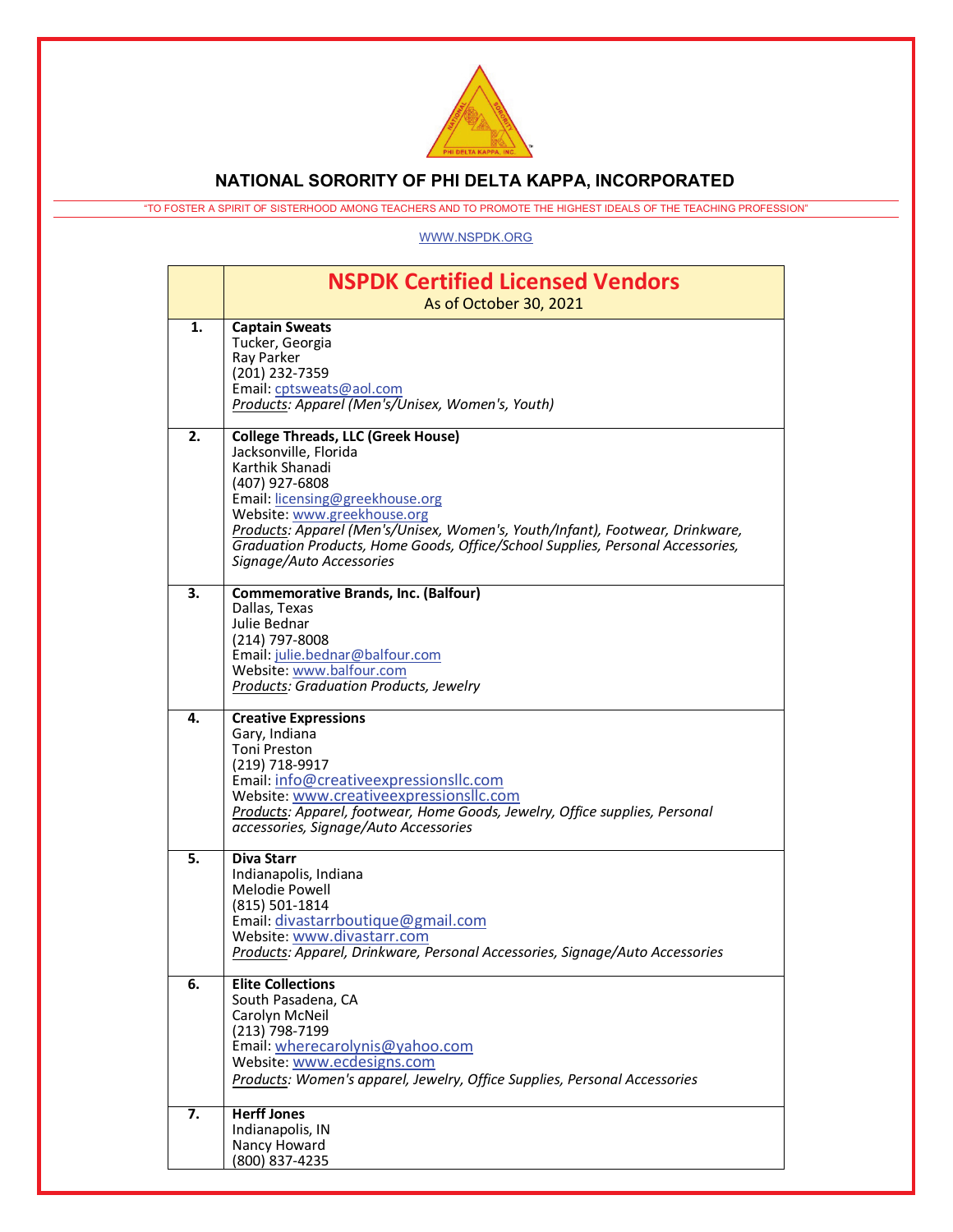

## **NATIONAL SORORITY OF PHI DELTA KAPPA, INCORPORATED**

"TO FOSTER A SPIRIT OF SISTERHOOD AMONG TEACHERS AND TO PROMOTE THE HIGHEST IDEALS OF THE TEACHING PROFESSION"

## [WWW.NSPDK.ORG](http://www.nspdk.org/)

|     | <b>NSPDK Certified Licensed Vendors</b><br>As of October 30, 2021                                                                                                                                                                                                                          |
|-----|--------------------------------------------------------------------------------------------------------------------------------------------------------------------------------------------------------------------------------------------------------------------------------------------|
|     | Email: licensing@herffjones.com<br>Website: www.HerffJones.com<br>Products: Jewelry                                                                                                                                                                                                        |
| 8.  | <b>Hood Adjacent Tees</b><br>Windsor Mill, MD<br>Patricia Watson<br>(443) 896-3286<br>Email: patricia@hoodish.org<br>Website: www.hoodish.org<br>Products: Apparel, footwear, Home Goods, Graduation products, Jewelry, Office<br>supplies, Personal accessories, Signage/Auto Accessories |
| 9.  | <b>KH Sports Fan</b><br>Plainfield, IL<br>Josh Buchholz<br>(815) 230-2700<br>Email: jmb@kindredhearts.com<br><b>Products: Home Goods</b>                                                                                                                                                   |
| 10. | <b>PeaLily Rose Stationery</b><br>Elyria, Ohio<br>Peacenlyn Wells<br>(440) 207-0558<br>Email: pealilyrose@gmail.com<br>Products: Notebooks, Journals, Stationery, Office supplies                                                                                                          |
| 11. | Rian Reed and Co, LLC<br>Hyattsville, Maryland<br><b>Rian Reed</b><br>202-997-2127<br>Email: rian@rianreed.com<br>Website: www.rianReed.com<br>Products: Apparel                                                                                                                           |
| 12. | <b>Silver Spoon Accessories &amp; More, LLC</b><br>Grayson, Georgia<br>Dianna Weatherspoon Bey<br>(770) 256-3102<br>Email: dwbey69@yahoo.com<br>Website: www.silverspoonaccessories.com<br>Products: Apparel (Women's)                                                                     |
| 13. | <b>The Juanita Boutique</b><br>Portsmouth, Virginia<br>Wilheimina Long<br>(757) 470-7577<br>Email: thejuanitaboutique@gmail.com<br>Website: www.juanitaboutique.com<br>Products: Home Goods, Personal Accessories, Books                                                                   |
| 14. | <b>The Professional Greek</b><br>Baltimore, Maryland<br>Sheraie Darby                                                                                                                                                                                                                      |